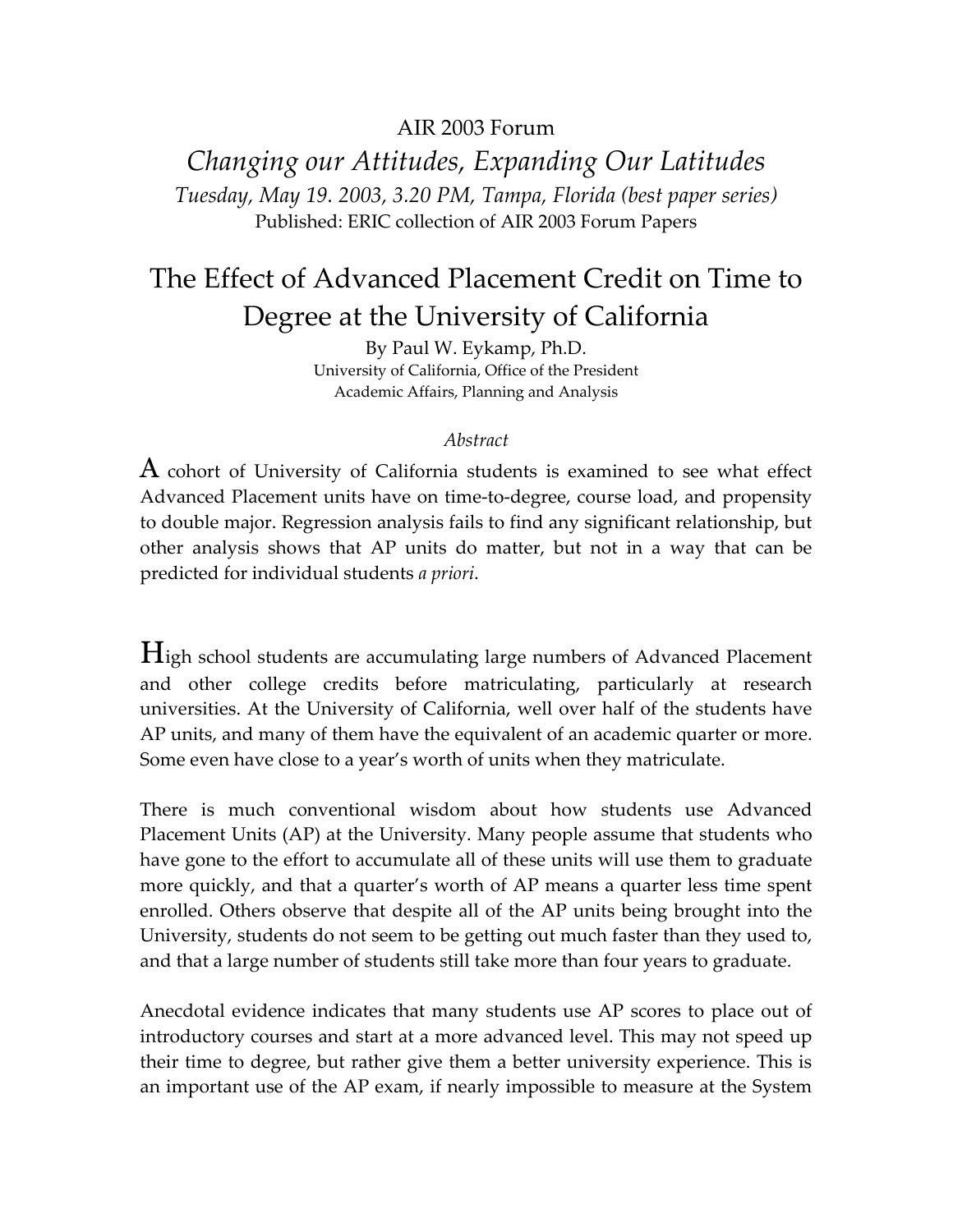level. Indeed, this was the original purpose of the AP exam.1 AP units can also be used to lighten loads, allowing the student to do more research or drop a class that turns out to be a poor match without incurring an increased time to degree. Furthermore, AP units can be used to support double majors.

Although at the System level it is not possible to determine if students placed out of lower level courses, this can be determined through campus level transcript analysis, which is now being conducted. However, at the System level, it is possible to study time to degree, the average number of units taken per term, and other general measures of student activity in relation to the number of AP and other university units brought in at matriculation.

This study seeks to find out, at the macro level, how students are using the AP and other college units they bring with them when they enter the University of California. It does not analyze why students do what they do, or describe individual paths. Individual campuses alone have the data to do that analysis. The goal of this study is to provide policy makers with basic guidance as to the likely effects of changes in broad policy toward AP units, such as changing the minimum score required on tests to grant credit, or the predictive effect of changes in the number of AP credits earned by students over time on continuing student enrollment.

First, to place this in perspective, some general numbers are provided to show the size of the data set, and the general tendencies of University of California students. Almost all University of California students attend full time and most are more or less continuously enrolled. This study looks at the 1994 cohort of entering first-time freshmen. This cohort is tracked for six years after they entered. Technical problems prevented the use of the 1995 or 1996 cohort in time for this paper. However, as the number and distribution of AP units by University of California students has been fairly stable for the last decade, the results should apply generally to more recent cohorts of students.

There were 15,667 students in the cohort, who were enrolled an average of 13 quarters, with 40 percent graduating in 12 enrolled quarters (four years), 16 percent in 13 quarters, and 9.5 percent graduating in less than 12 quarters. About

 $\overline{a}$ 

<sup>&</sup>lt;sup>1</sup> http://apcentral.collegeboard.com/article/0,1281,150-155-0-8019,00.html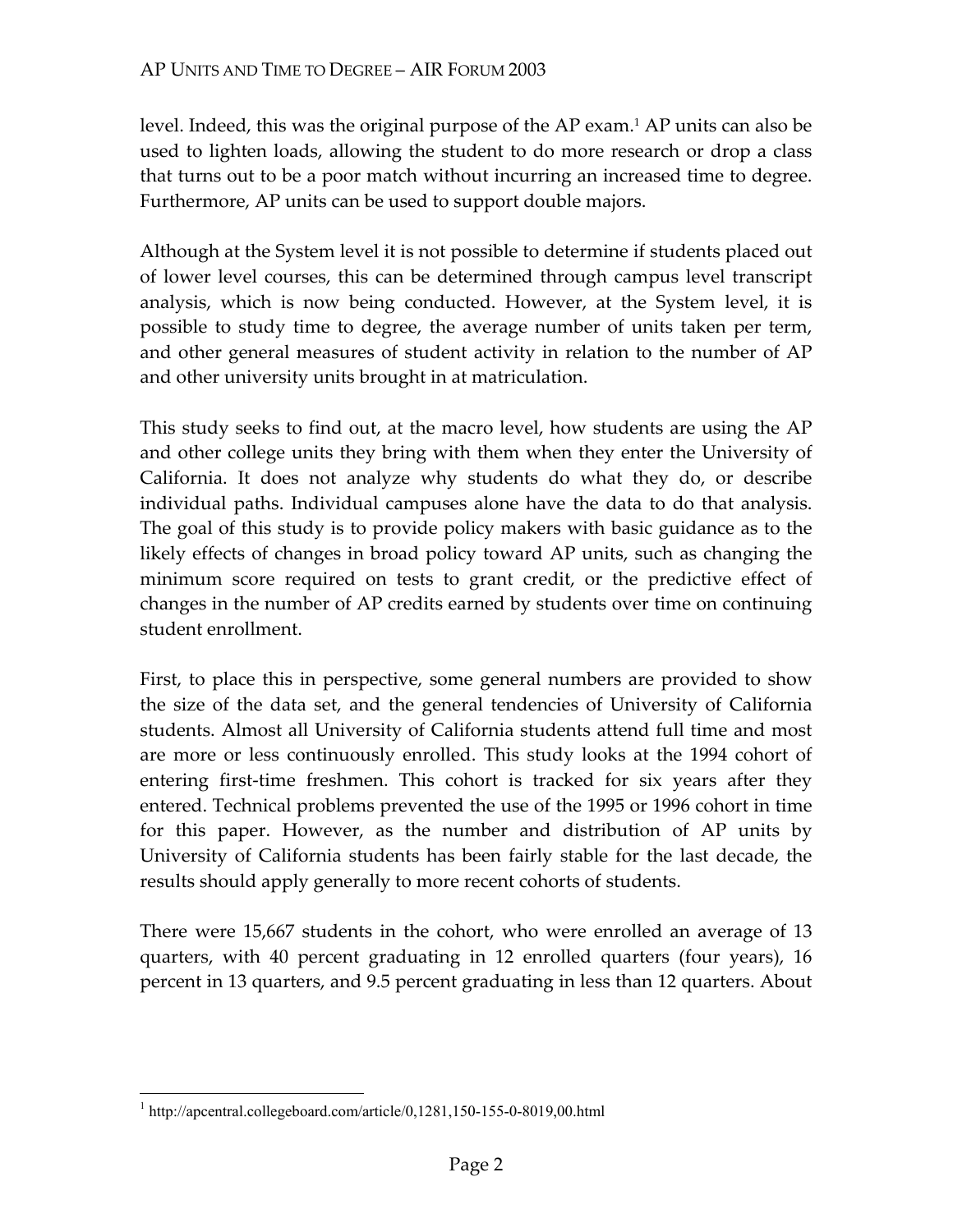43 percent take some or all of a fifth year. Thirty-four percent take more than 13 enrolled quarters to finish.<sup>2</sup>

Three-fifths (60 percent) of the incoming freshmen had AP or other university credit when they matriculated.<sup>3</sup> A convenient way of thinking about the amount of AP credit is to convert it into class equivalents as shown below (where 4 AP units equals one class).4 A normal course load is between 3 and 4 courses per quarter (3 being the minimum for acceptable progress and 4 being the more normal load). Seminars and laboratory classes carry other unit values but typically cannot be replaced by AP units.

| Number of Class Equivalents Number of Students |            | <b>Percentage</b> |       |
|------------------------------------------------|------------|-------------------|-------|
| None                                           | 6,229      | 39.76             |       |
| Less than 1                                    | full class | 2,248             | 14.34 |
| $1 - 2$                                        | 1,724      | 11.00             |       |
| $3-4$                                          | 2,284      | 14.58             |       |
| $6 - 8$                                        | 872        | 5.57              |       |
| $8-12$                                         | 807        | 5.15              |       |
| $12-16+$                                       | 193        | 1.23              |       |

Many students have a small amount of AP credit, with 25 percent of those with units having two or fewer course equivalents. On the other hand, some 4,000 students have enough units to potentially replace a quarter's worth of work or more.

## **Regression Analysis**

The first analysis attempted was to run a simple linear regression analysis of a cohort of students to see if there was any predictive value in the number of AP

 $\overline{a}$ 

 $2^2$  The University of California Berkeley is on the semester system. For purposes of comparison, the Berkeley semester units have been multiplied by 1.5 to convert them to the quarter units used by the other campuses in the system.

<sup>&</sup>lt;sup>3</sup> Technical note: The University of California Systemwide student data system does not currently track AP or other university units brought in separately, so these numbers have to be estimated by subtracting UC enrolled units from the year-to-date totals at the end of freshmen year. This means that Advanced Placement units are lumped in with whatever other university credits an entering freshman might bring. Hereafter in this paper, AP units will referrer both to College Board AP units by examination, and any other non-University of California units a freshman brought in when matriculating.

<sup>4</sup> Except at UC Santa Cruz where the conversion is 5 units per class.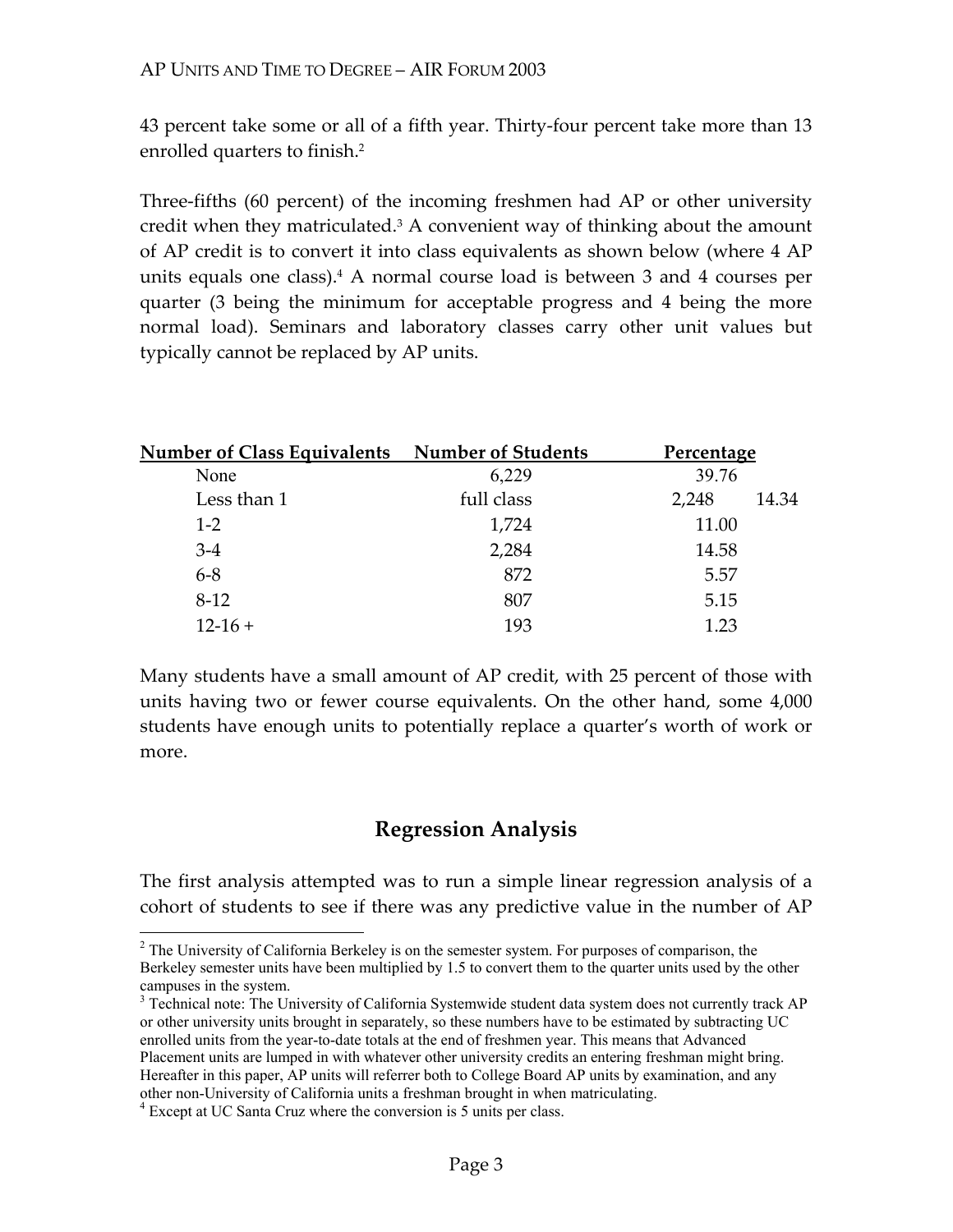units on time to degree. It seemed plausible that if many students were using their AP credit to replace University of California credits, larger number of AP units should be clearly associated with shorter degree times.

**Ho:** AP Units should be strongly positively correlated with shorter time-todegree.

The first regression runs were quite disappointing in this regard. A simple regression of the number of AP or other units at matriculation against the total enrolled quarters yielded a parameter estimate in the right direction, but with a small magnitude – one third of a quarter expected reduction in time to degree per quarter's worth of AP units. However, the adjusted  $\mathbb{R}^2$  was only 0.0349. The intercept was also one third of a quarter larger than the dependent mean. This means that while for the University of California system there was some correlation between AP units and time-to-degree and the tendency was in the hoped for direction, there was almost no predictive value and a steep discount on the value of AP units.

On the theory that the large numbers were hiding something going on among sub-groups such as engineers and physical science students (who are generally more constrained in using AP units), regressions were run against only nonscience and Engineering students, and against only science and engineering students. Regressions were also run for each campus for all students and again for those with at least four AP units. A regression model with the student's academic index<sup>5</sup> was also run (to control for student quality) but that model had very similar results.

In case the relationship was not linear at the extremes, the model was also run for a variety of sub-groups toward the middle of the distribution (i.e., between 4 and 24 AP units, 8 and 24, 8 and 34, etc.) None of these produced significantly better outcomes.

For most permutations of the type of student (science/non-science) or AP unit count, the coefficients stayed in the 0.02-0.05 quarters per unit range and the  $\mathbb{R}^2$ hovered between 0.03 and 0.09. The higher values were found for science, Math,

1

 $5$  ((high school GPA \*1000) + SAT I + SAT II)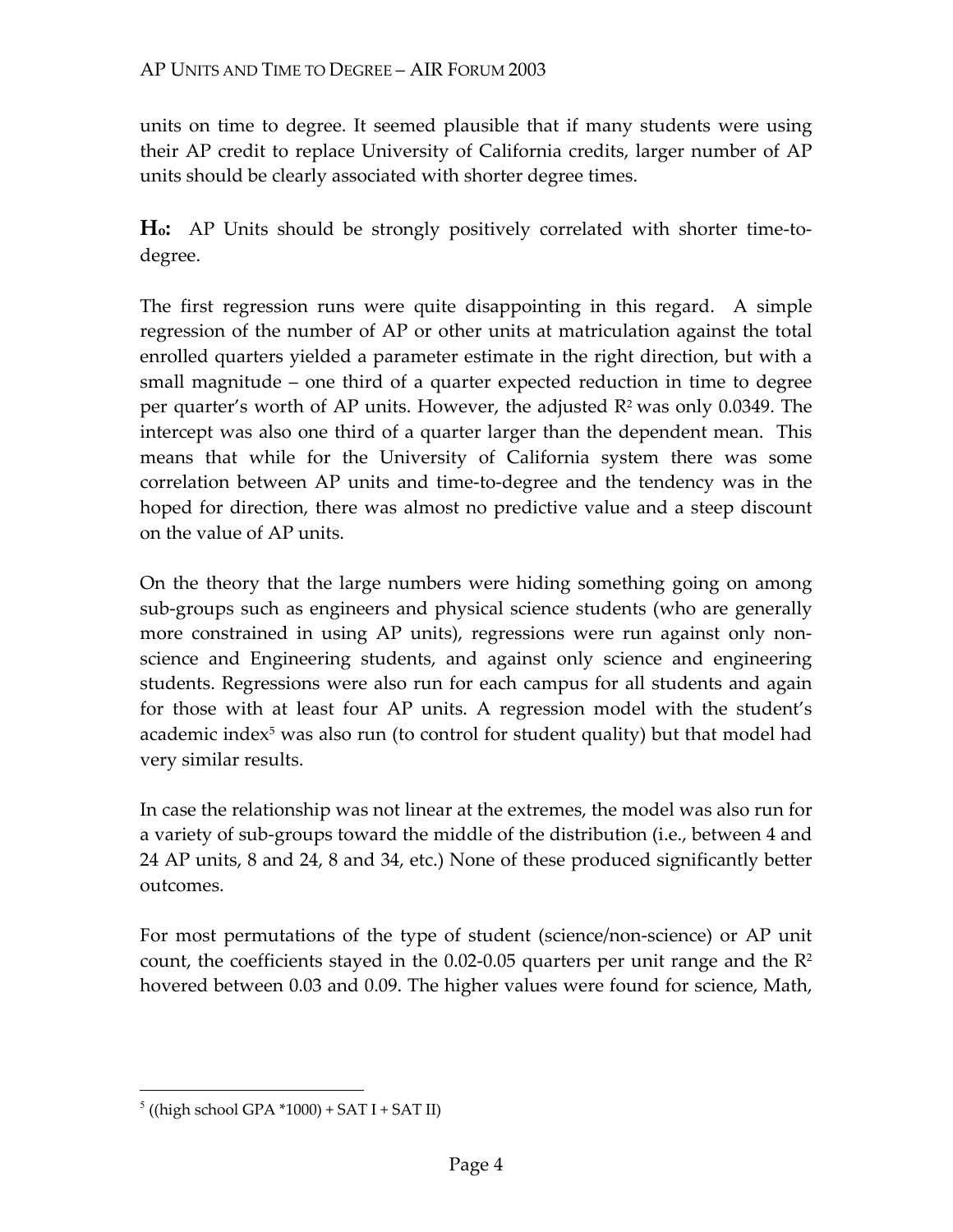or Engineering students with at least four AP units<sup>6</sup>. Average time-to-degree was very slightly lower (about 0.1 quarter) for students with at least four AP units.7

This was somewhat unexpected, since typically these students have the most restrictions on the use of AP credit to replace courses. It was expected that they would have the lowest parameter estimate and a lower  $R<sup>2</sup>$  but the opposite was the case. Possibly the correlation was higher because science and engineering students have more structured programs which make their use of AP units more consistent. In any case, the  $\mathbb{R}^2$  was very small, and there was little predictive power available.

So for the entire system, the first hypothesis failed, there was only a weak negative correlation between the number of AP units and time-to-degree. It is not possible to draw Systemwide conclusions from regression analysis about the effect of changes in number of AP units on student's time to degree, except in the loosest possible terms. Clearly AP units were having some effect in reducing time to degree, but there was a lot of noise overwhelming whatever signal was contained in the data. Even for students graduating in four years or less there was not much predictive power in the number of AP units brought in. Apparently summer school and other factors outweighed AP units for fast completion times.

On a campus-by-campus basis, the story was much the same, very low  $\mathbb{R}^2$  and small negative parameter estimates. The exception was University of California Riverside, which had a much stronger correlation.

Riverside's regression model produced an adjusted  $R^2$  of 0.19 for all students and 0.24 for students with at least four AP units. The parameter estimate was higher as well, with 0.05 fewer quarters per AP unit estimated (0.75 quarters per quarter of AP units). In addition to a stronger  $\mathbb{R}^2$  was the significant difference in the average number of enrolled quarters between all students, and students with at least four AP units – 12.7 quarters for all students and 12.3 for students with at least four AP units. This was a much greater difference than was seen for a similar division either Systemwide or at other individual campuses.

<u>.</u>

<sup>&</sup>lt;sup>6</sup> Four AP or other college units at matriculation was chosen as a cut off since most classes are four units and this is the least number of units likely to be useful. Anecdote has it that a fair number of students find themselves about four units short of the 180-quarter units needed to graduate at the end of their fourth year. 7

 $\frac{7}{1}$  All of the data was normally distributed, even in smaller sub groups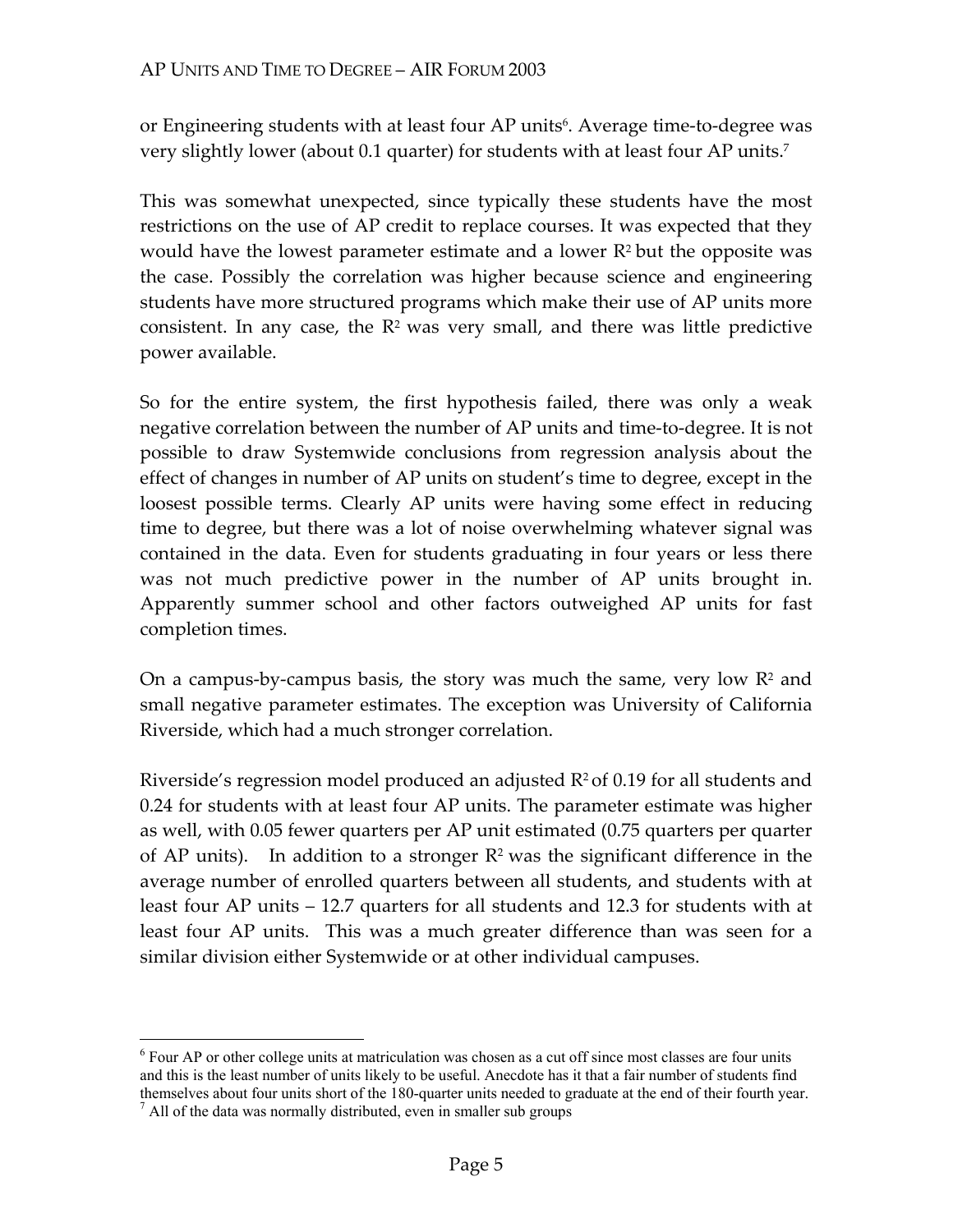For some reason, Riverside students alone in the system can be predicted as a group to use their AP and other college credits brought in at matriculation to reduce their time-to-degree and are much more efficient at converting AP units into reduced time-to- degree. There is no immediate obvious difference in Riverside students that might explain this. Like the system as a whole, Riverside had a large fraction of students with at least four AP units, about 53 percent (verses 56 percent for the system). It also has a similar fraction of science and engineering students.

One theory was that lower income students (which are somewhat more predominant at Riverside) might have a higher propensity to use their AP units. However, when parental income was added to the regression equation for the system as a whole, the  $R<sup>2</sup>$  remained very low. Additional research is needed to determine what is different at Riverside and if there is a result than can generalized.

Since there was no clear Systemwide regression model with predictive power, and anecdotal evidence indicates that a significant number of students were using AP units, a different analytical approach was needed.

### **Other Ways of Looking at AP Units and Time to Degree**

Using decision tree analysis in SAS Enterprise Miner, which splits observations in to groups using recursive partitioning to find observations that are most closely related to a target variable – in this case total quarters enrolled. Using this tool, it was possible to look for breaking points and find the point at which AP units were associated with reduced time to degree. Students with more than 13 AP units had a shorter time to degree than those who had less than 13 units, and those with more than 27.75 had about half a quarter less time enrolled than average for all students with AP units. A small number of students who had more than 74 units of AP graduated very quickly.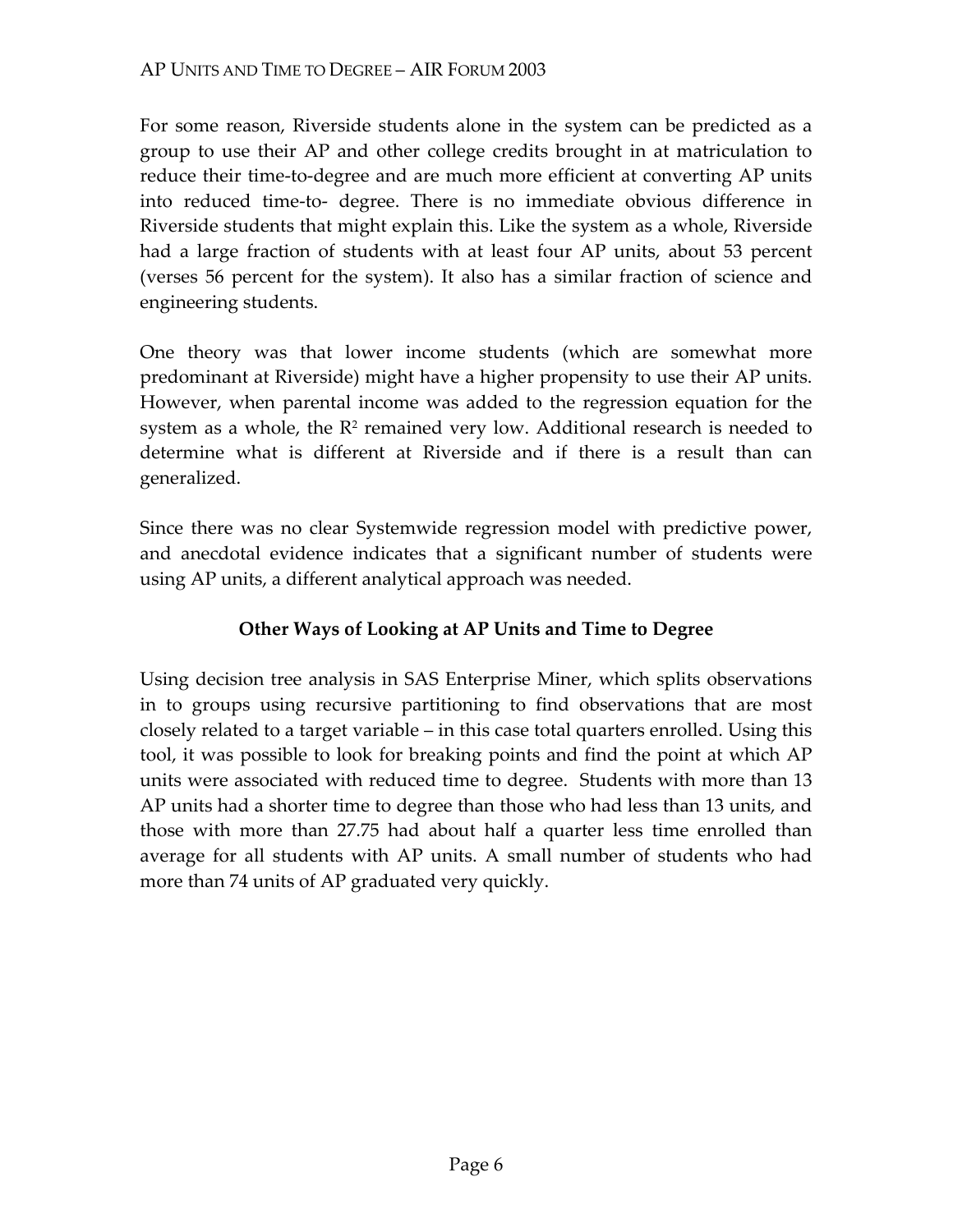

This analysis confirmed the results of the regression model and provided a better way of finding the points at which having as certain number of AP units seemed to matter in terms of affecting the number of quarters enrolled. It further illustrated that having a lot of AP units, almost two quarters worth, only netted an average reduction in time enrolled of half a term. A small group of student (18) who had a very large number of AP units  $(>= 74.7)$ , did graduate much faster.

Using a four leafed tree, it could more clearly be seen that there were linear reductions in time to degree as AP units went up, but the rate of reduction of time enrolled was uniformly very slow in comparison with the number of AP units. Time enrolled did not fall below four years until the 51 unit point was reached (3.4 quarters)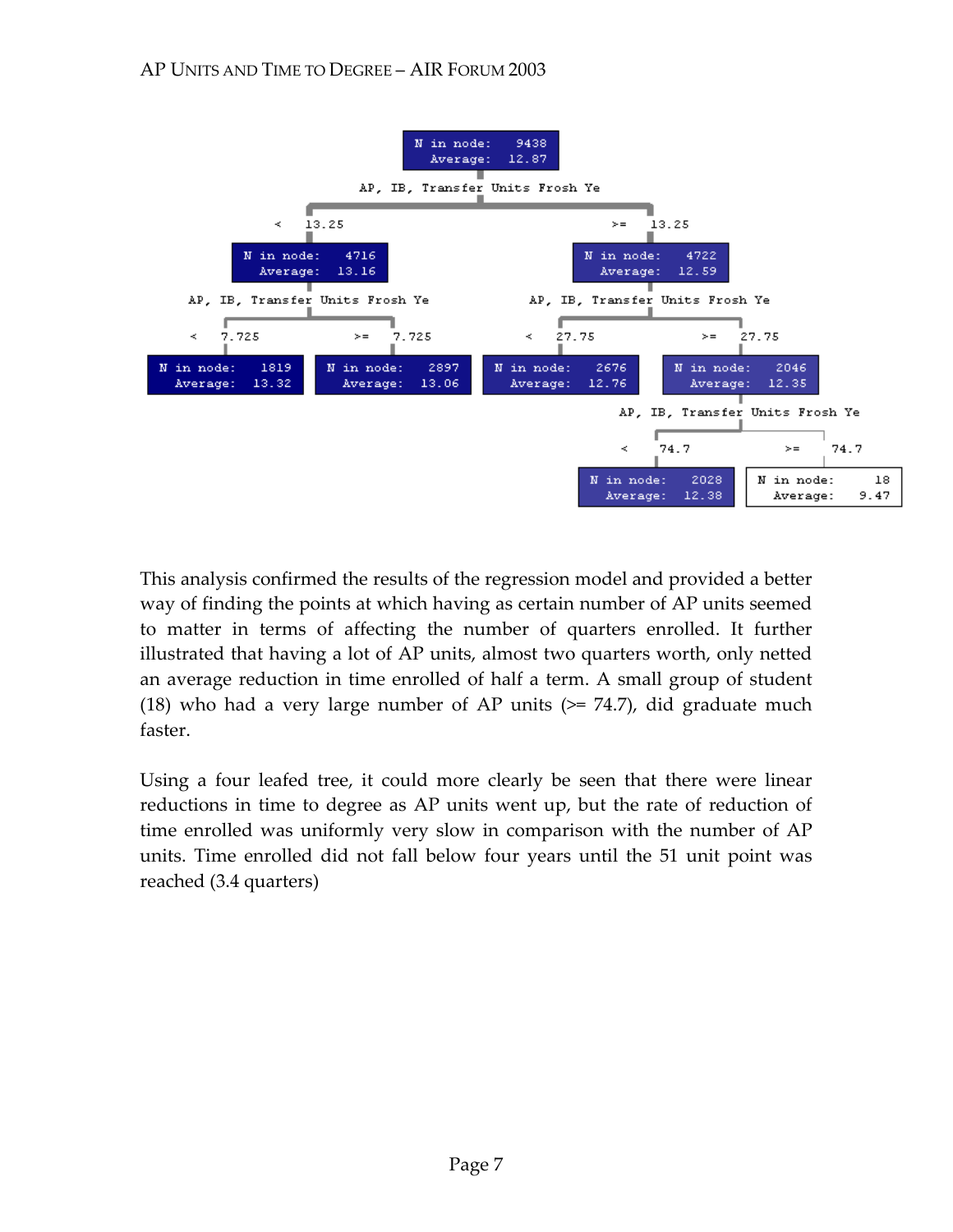

Additional analysis of parental income, academic index, high unit majors, average course load, and double majors failed to yield any groups that deviated from this general trend that large numbers of AP units yielded small reductions in the number of quarters enrolled and that attributes that one would expect would increase time to degree (lower income, double majors, lower average units enrolled per term, etc. had the same effect at all levels of AP unit completion. This seems to indicate (again) that students that have large numbers of AP units may (or may not) use them to reduce their time to degree, but not in a consistent manner.

# **Central Tendencies and Sub-Group Behavior**

If the whole group was masking individual student behavior behind its noise, perhaps there were identifiable subgroups of students where having AP units sped up time-to-degree compared to similar students without AP or the entering cohort as a group.

Going back to basics: we should first ask whether any students actually need AP units to graduate. If they did, did they take more or less time than average to complete their degree? We know that some students graduated in less than four years with fewer than 180 University of California units. So they seem like likely candidates for AP unit users. Can we predict who will finish early based on their characteristics? We can also look at the average course load taken by students with and without AP units, and see if students are substituting AP units for University of California units as they go along.

### **Students Needing Non-University of California Units to Graduate**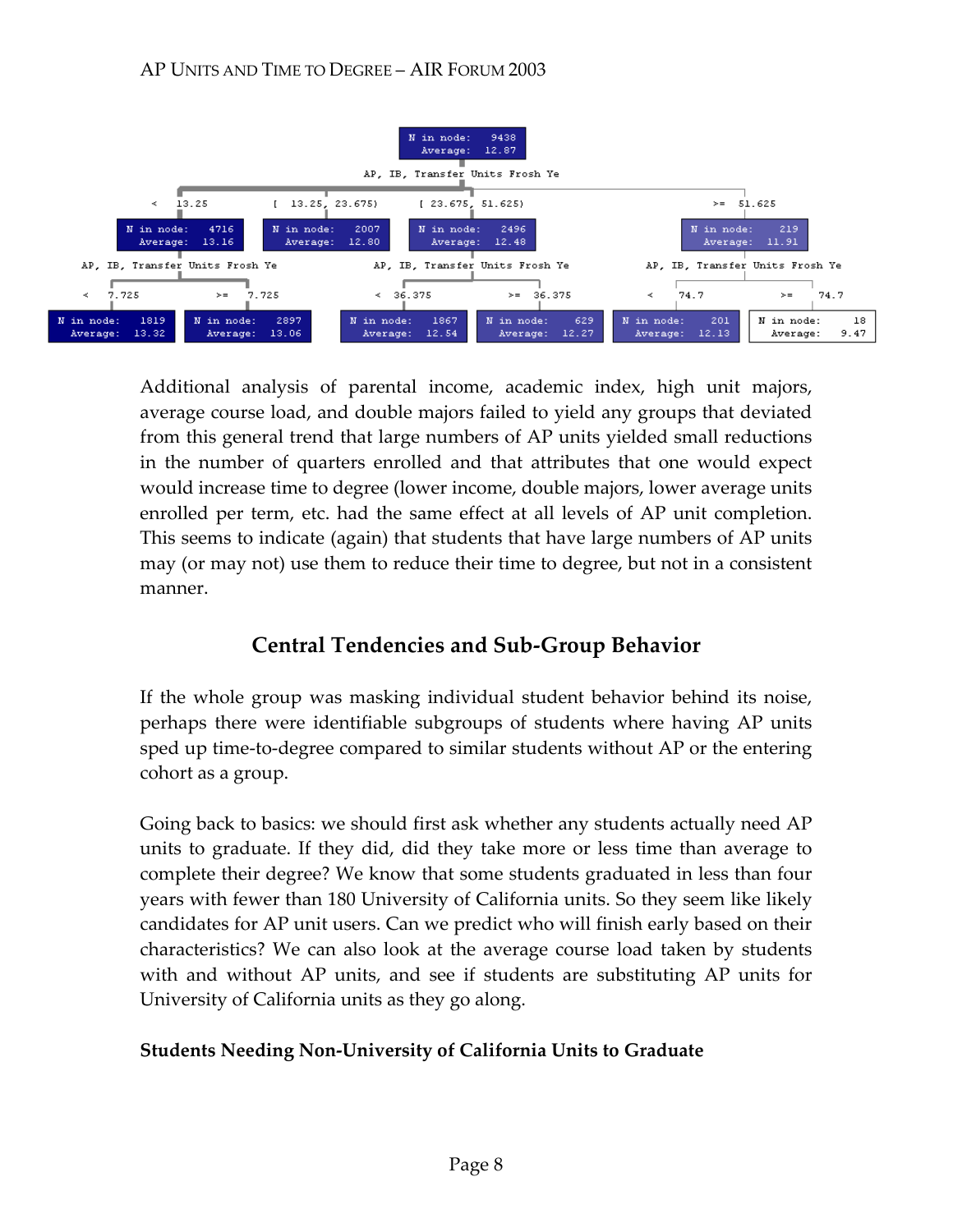University of California degrees require at least 180-quarter units to graduate and the University's data systems differentiate between University of California units and units earned at other institutions. Clearly, students who graduated with less than 180 University of California generated units would have had to use either AP units or other Units that were transferred in after freshman year  $(i.e.,$  Summer Session units, $8$  Community College, or other institutions units taken over the summer or concurrently).

The Systemwide collected data does not record whether AP units were used to fulfill specific requirements; it simply records their presence for fulfilling the minimum number of units. Thus, it is possible that a student with 20 AP units and 179 University of California units will still not be able to graduate because they are missing a specific course that the AP units do not replace. Because of this, there is a certain amount of guesswork involved in determining exactly which AP units were used. This again, is a matter best researched at the campus level. However, it is still possible to generate some approximate values for the role of AP units.

In the 1994 cohort of entering first-time freshmen who graduated, 6,117 (39 percent) needed AP or transfer units earned after their freshman year to bring them up to 180 units. Not all of these students had enough AP units to make up the deficit. Some students actions toward the end of their undergraduate careers allow us to know with some certainty that they did or did not utilize AP units.

### **Summer Degree Students**

Some of these students received their degree over the summer and needed eight or fewer units. Since the normal summer course load is eight units, it seems reasonable to assume that students getting their degrees over the summer who needed only two classes would not take summer school if their other non-University of California units would fulfill the requirements.

There were 2,603 students who got their degrees over the summer, 1,541 needed eight or fewer units, most of whom (1,236) had no AP units. So the assumption that none of them used AP units seems fairly safe. This brings the total number of students not directly using AP to shorten time-to-degree (or at least the 180

 $\overline{a}$ <sup>8</sup> Prior to pre-state buyout of Summer session. For those campuses with State funded Summer session, Summer classes count as University of California units. In the past, (and for this cohort) they counted as transfer units.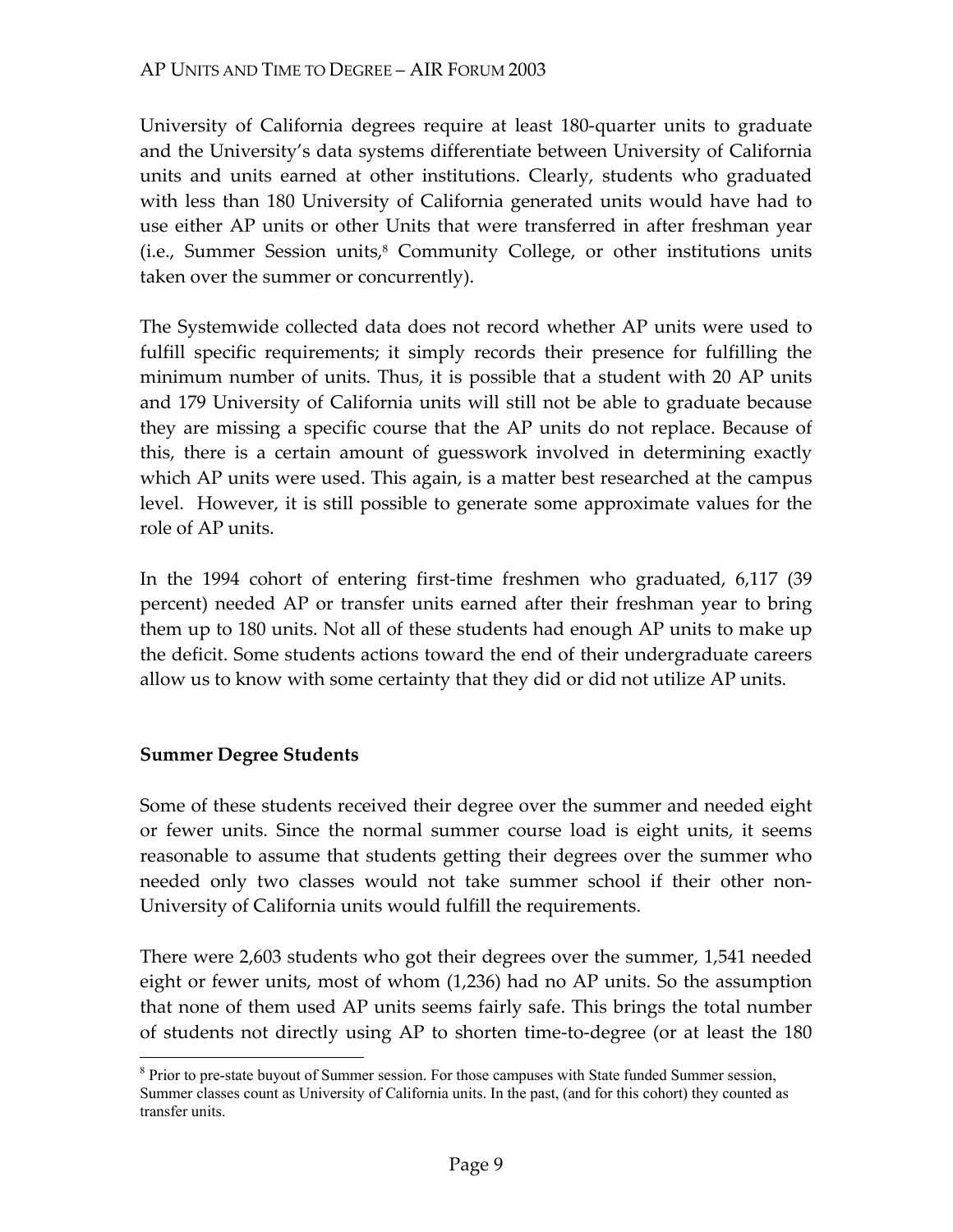units of University of California workload) to 11,090 or 70 percent of the entering cohort who graduated within the six years of the study.

On the other hand, we can be fairly certain that the 1,062 students who needed more than eight units and received summer degrees used some non-University of California units. There were also 281 students who did not appear to have enough units from any source to graduate. Presumably some of these were errors caught after the data tapes were sent, and some are students who "found" courses that they had taken outside of the University of California and transferred in at the last minute. This leaves us with 1,343 students who needed non-University of California units (including AP) of those who graduated over the summer. These students may have used AP units in order to graduate and their analysis is handled in the next section.

#### **Students with Unit Deficits**

 $\overline{a}$ 

After taking into account students who got degrees in the summer (removing those who only needed eight units and apparently took them over the summer), there were 3,260 students who needed more non-University of California units than they had AP units in order to graduate. This does not help determine which students used AP units, but does illustrate the magnitude of units brought in from outside the regular University program to help meet requirements; moreover, it shows that AP units are not the largest source of non-University of California units.<sup>9</sup>

| Units Required        | Number | Percent |
|-----------------------|--------|---------|
| To Graduate beyond AP |        |         |
| $01 - 04$             | 779    | 23.90   |
| 04-08                 | 542    | 16.63   |
| $08-12$               | 840    | 25.77   |
| $12 - 20$             | 596    | 18.28   |
| $20 - 28$             | 252    | 7.73    |
| 28-36                 | 123    | 3.77    |
| More than 36          | 128    | 3.93    |

# **Students Without 180 University of California Units Requiring Units Beyond Advanced Placement Units**

<sup>&</sup>lt;sup>9</sup> For this cohort University of California Summer programs are treated like external transfer units.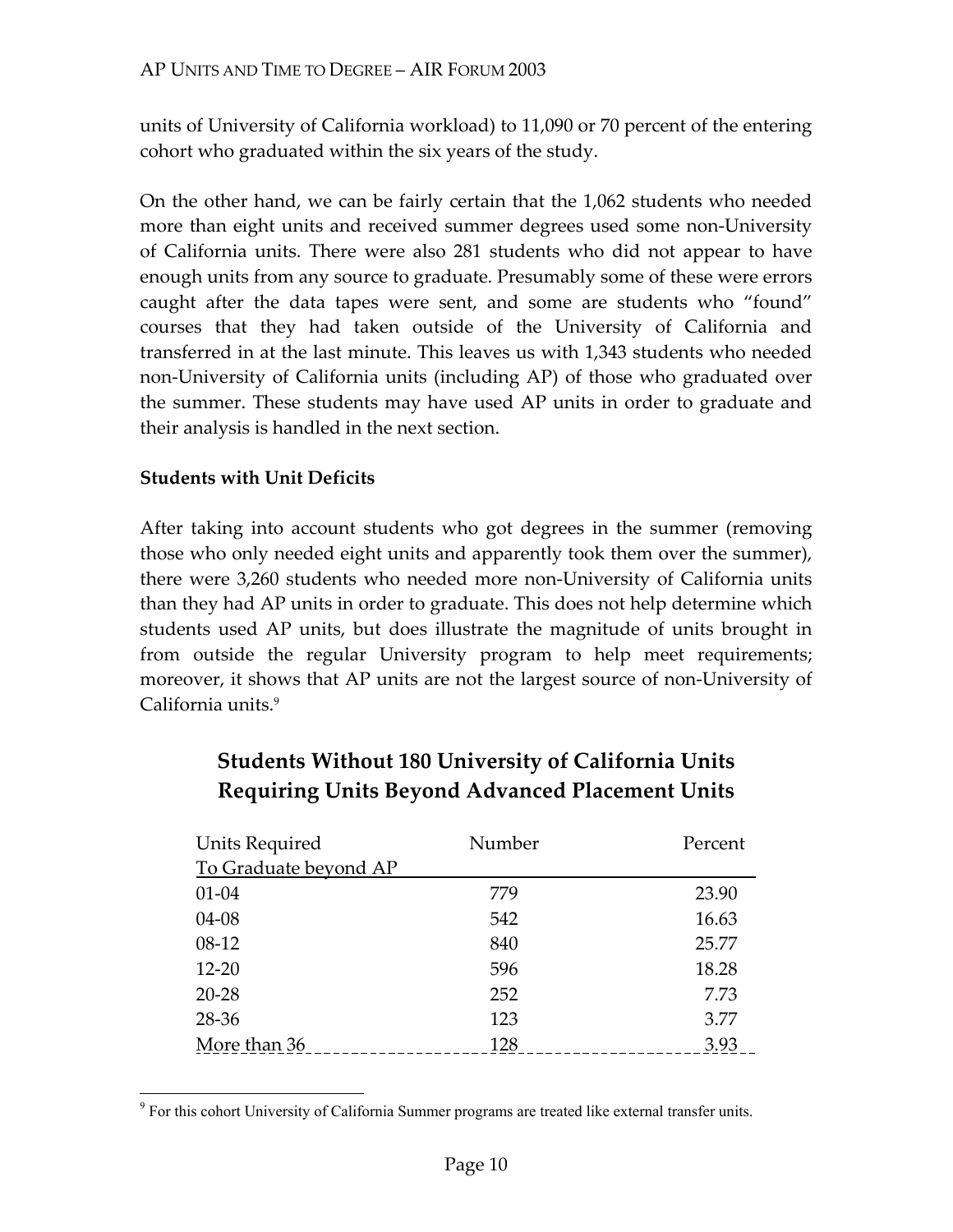Total 3,260 100.00

Moving back to the original question, a matrix of unit deficits and AP units available indicates that there were 2,984 students who could meet all of their unit deficits with AP units. There is no data to indicate whether they actually used AP (or other units brought in when they matriculated) or if they used other transfer units earned after matriculation. Students may or may not have had the option of using AP units since requirements for specific courses and other limits may have precluded their use.

One way of getting around this problem is to assume that transfer units earned after matriculation would have a greater chance of being used as compared to AP units since presumably the student had a better idea of what courses were needed after he or she started college as compared to what they may have earned prior to enrolling. Presumably students would not go to the trouble and expense of getting additional units from an outside institution once they had started at the University unless they had a clear need for them. Therefore, it is assumed that units transferred after freshman year will be used first to make up the deficit.

Starting with that assumption, the total number of non-AP units earned (i.e., those transfer units earned after the freshman year) was subtracted from the non-University of California units needed to graduate. The balance represents units that had to be filled from the AP unit stock. If the above assumption is true, then these represent the minimum number of AP units utilized.

The actual number will be somewhat higher, since it is likely that not all transfer units were utilized if an AP unit fit better (or got counted first). Additionally, some post-freshman year transfer units may have been taken for interest rather than for need, or for a need that never materialized. However, the number of such units should be small.

### **Students Who Needed AP Units to Graduate Having Exhausted Transfer Units Earned After Freshman Year**

| AP Units Required | Number | Percent |      |
|-------------------|--------|---------|------|
| To Graduate       |        |         |      |
| 01-04             |        | 969     | 6 27 |
| 04-08             | 1,206  | 7 81    |      |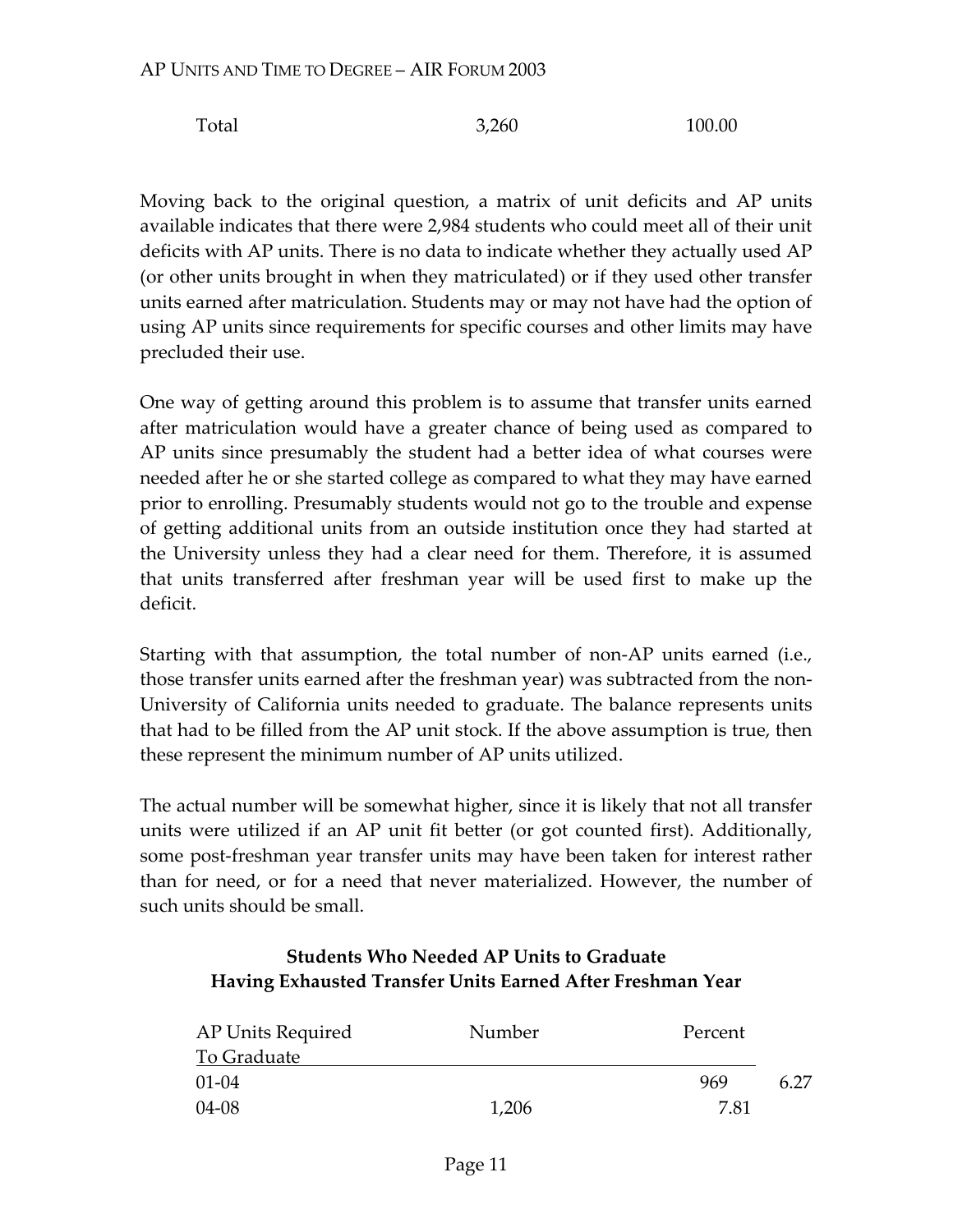| $08-12$                 | 699    | 4.52  |
|-------------------------|--------|-------|
| $12 - 20$               | 922    | 5.97  |
| $20 - 28$               | 413    | 2.67  |
| 28-36                   | 161    | 1.04  |
| More than 36            | 118    | 0.76  |
| <b>Total needing AP</b> | 4,488  | 29.05 |
| Total needing no AP     | 10,962 | 70.95 |
| Missing <sup>10</sup>   | 217    | 0.95  |

#### AP UNITS AND TIME TO DEGREE – AIR FORUM 2003

If we assume that these were the only AP units used to replace University of California units, and that all other units required came from other post-freshman year sources, we expect that AP units shortened time to degree by at least one quarter for 2,874 students (18.3 percent of the total number of freshmen in the cohort). An additional 1,335 students (8.5 percent) should have reduced their time-to-degree by two quarters and about 279 (1.8 percent) saved three or more quarters. Actual quarters not enrolled depend upon the number of units per quarter earned – 12 is approximately the minimum needed to count as making adequate progress. Total number of person-quarters saved would be about 6,161 or 2,054 FTE.11

#### **Average Course Load**

1

Another way students might make use of AP units is to reduce their course load while they are enrolled, that is, take the normal amount of time to graduate, but reduce their average number of courses per term.

Since a linear regression is the most straightforward (more AP means fewer courses taken per term) the analysis again started there. And again, the results were significant, in the correct direction, and had a very tiny adjusted  $\mathbb{R}^2$ . This was true for a number of restrictions on the number of AP units (all, middle range, non-zero, etc.), and on the average number of units taken, for total-to-date, the last term enrolled, and for restricted sets.

<sup>&</sup>lt;sup>10</sup> Believed, based on conversations with Registrars, to have used some transfer units, which were found at the end of the student's career and accepted, or to be the result of data error. The numbers of units needed to graduate for almost all of these students was very small.

 $11$  This does not mean that students graduated faster, some of them may simply have taken fewer University of California units, reducing the University's workload, but not its headcount.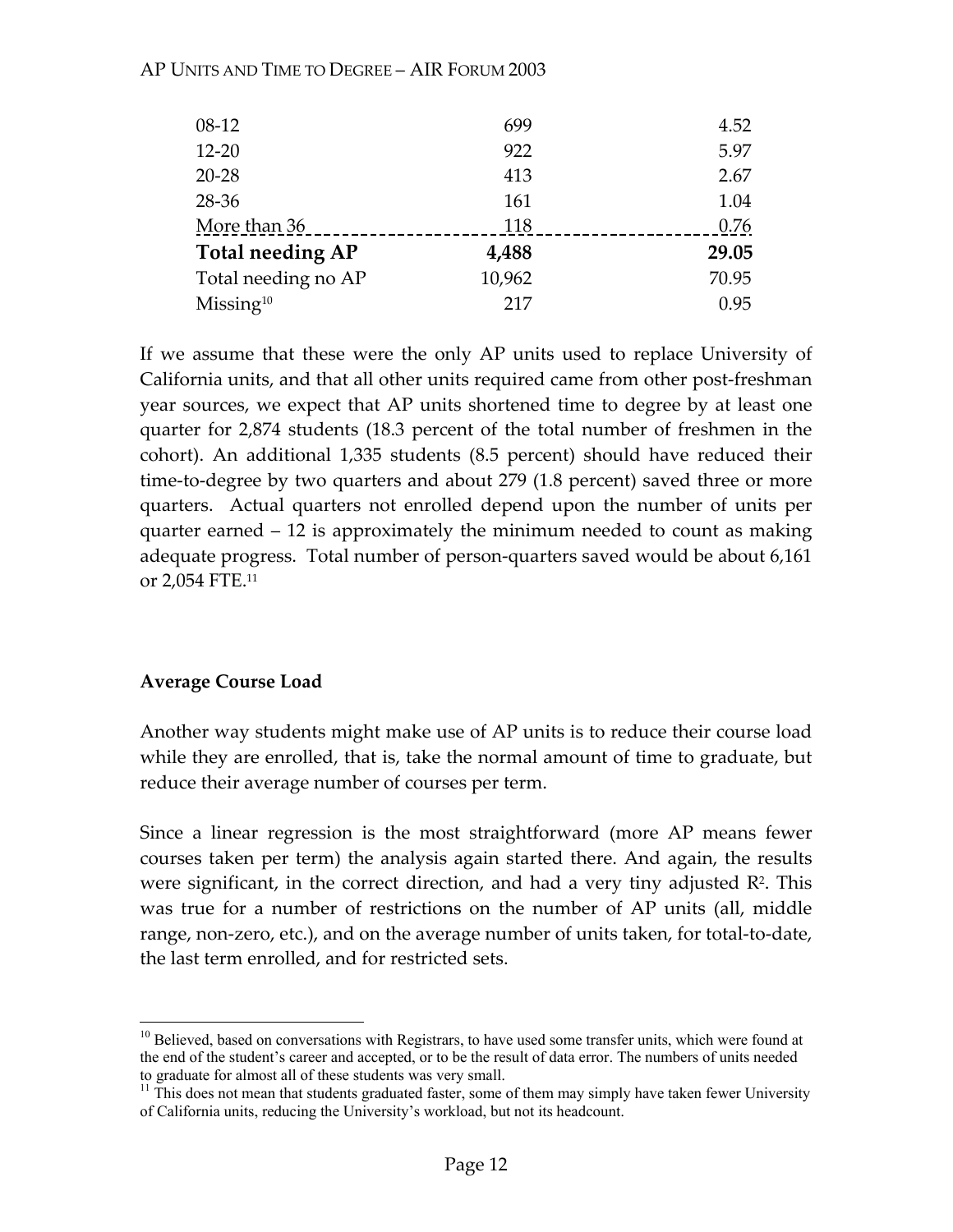However, if the average course load for all students is compared to those who needed to use AP units in order to graduate, then a pattern of lighter course load is clearly observed. It is not evident why there is no predictive relationship on an individual student level since plotting the averages seems to generate a clear result. (figure 1).





**Percent of Graduating Students With Various Course Loads** 

If one only looks at the last year the student was enrolled before earning a degree, it is apparent that there exists a tendency for students who used their AP units to take a slightly lighter load than did students in general (figure 2).<sup>12</sup>

1

 $12$  The dataset did not allow examining individual quarters, so an average of quarters actually enrolled was used instead.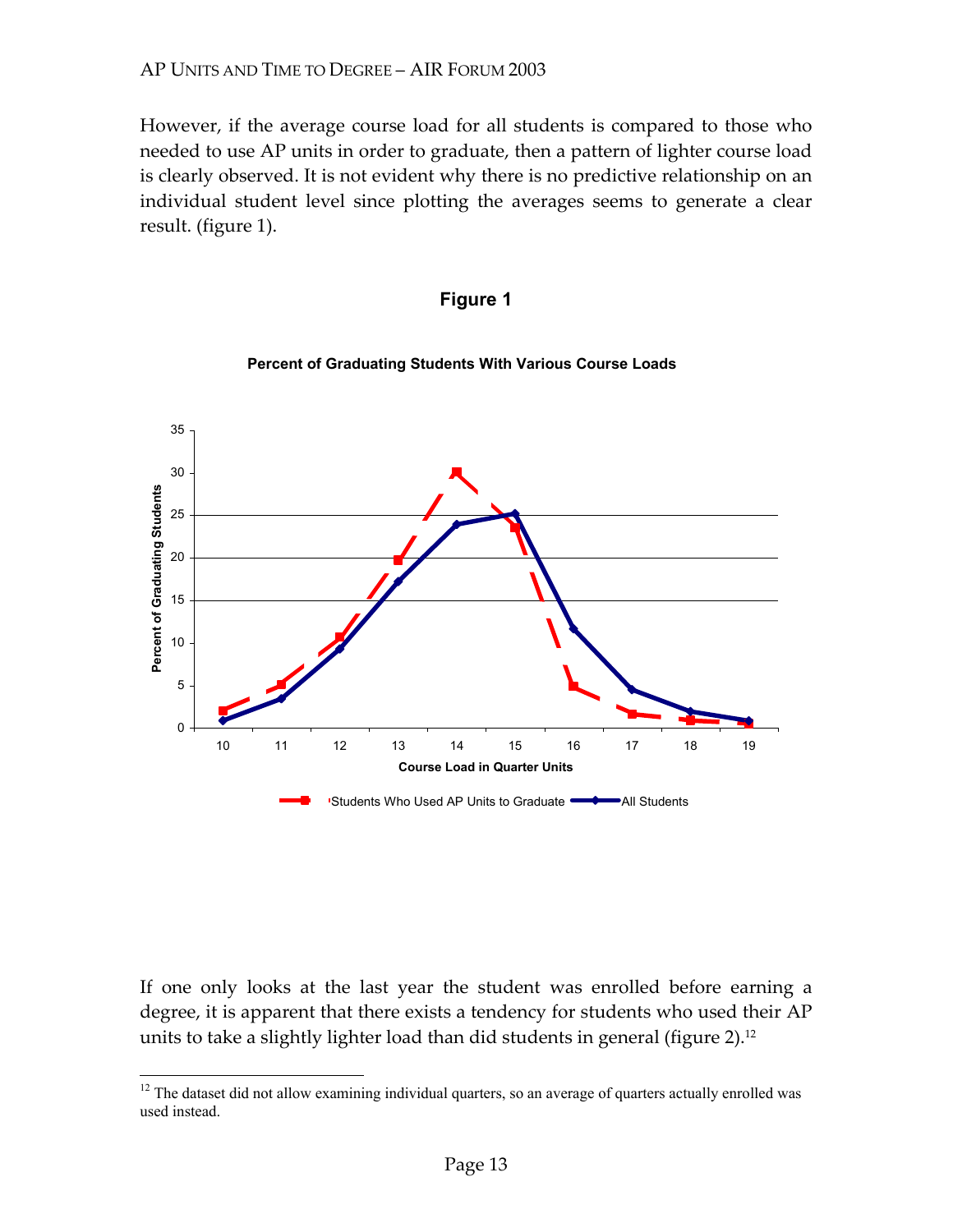Decision tree analysis also failed to identify any particular other characteristic determining which students would chose to use their AP units to reduce their course load other than the tautology that some that could, did in fact reduce their average load.



#### **Figure 2**

#### **Average Number of Units Per Term Final Year**

■ All Students ■ Students who used AP Units to Graduate

#### **High Unit Majors and Double Majors**

Another belief commonly held was that students who take majors that have a large number of requirements, leading to more than 180-quarter units required to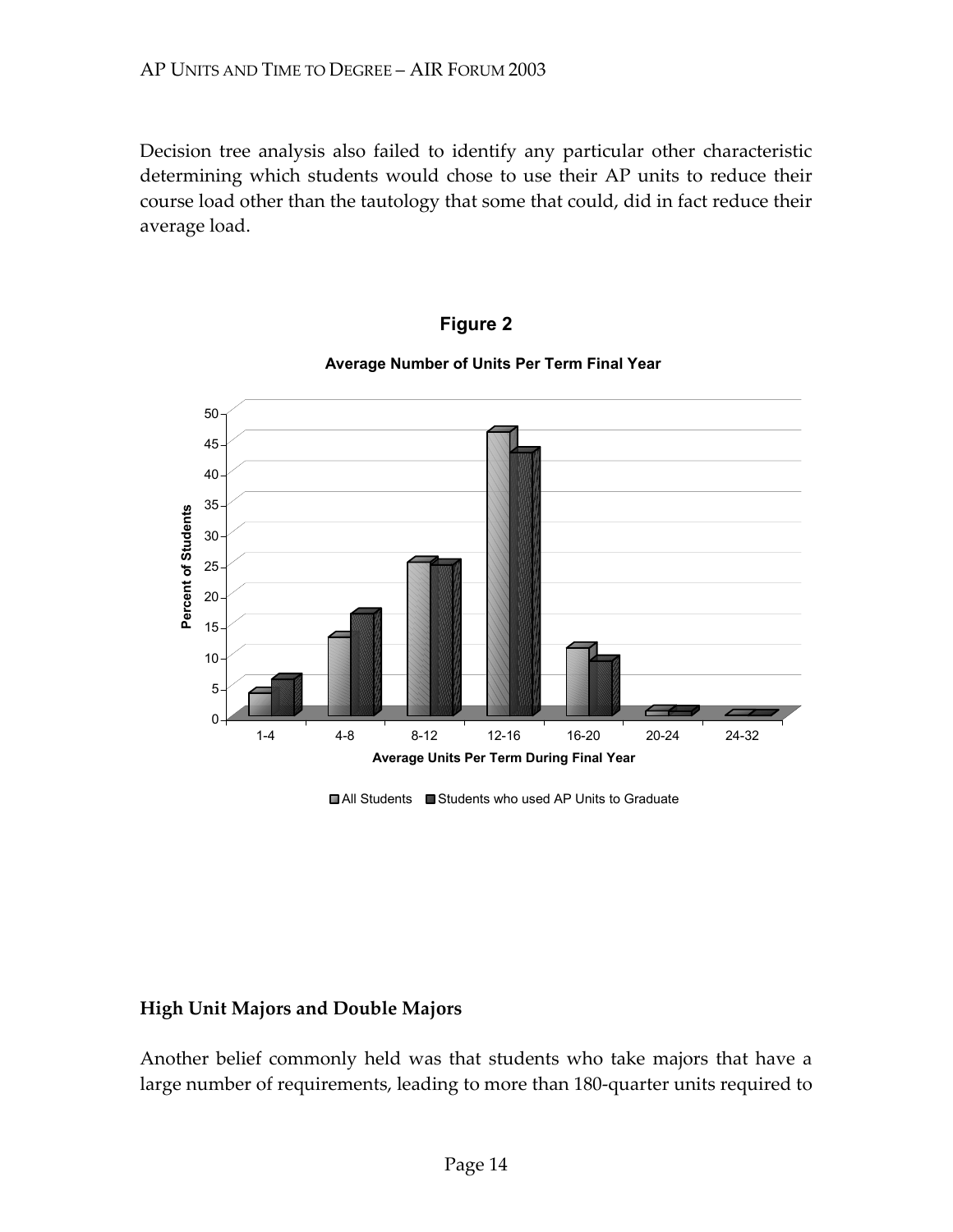graduate, or students taking double majors will tend to be the students with the most AP units.

The next chart (below) shows that the opposite seems to be true. Students with large numbers of AP units tend to be slightly less likely to graduate with high unit or double majors as compared with those graduating with normal 180 quarter unit majors.

Students without any AP units seemed equally likely to take high unit or double majors as to major in a field without any special requirements (figure 3).

Regression analysis failed to show any relationship between AP units and the academic index ((high school GPA  $*1000$ ) + SAT I + SAT II), which was also an expected relationship. This was true for all students and the subset of students with more than 20 AP units.



### **Figure 3**

#### **Students In High Unit and Double Majors by Number of AP Units**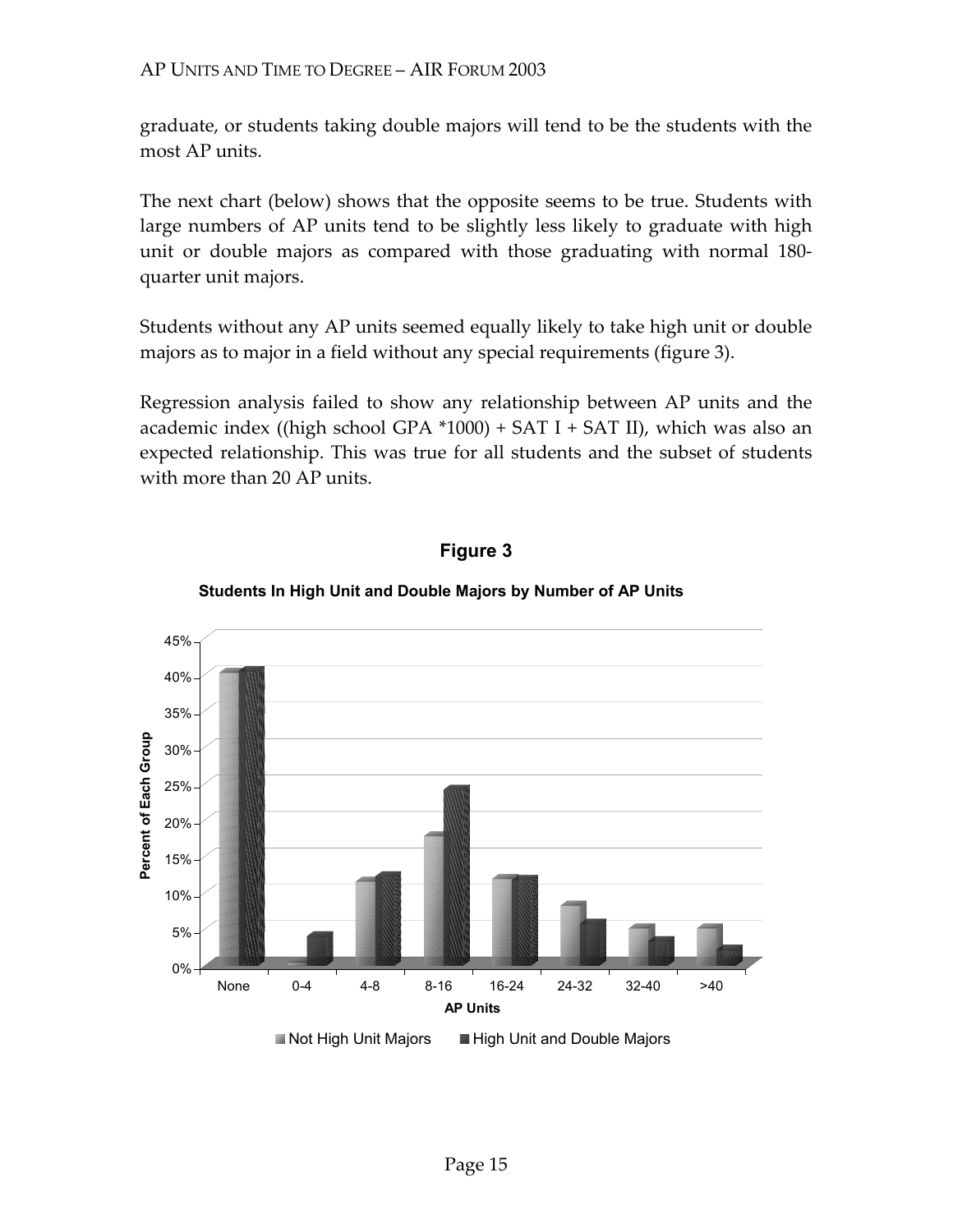# **Conclusions**

The failure of the regression model to show a clear, strong, linear relationship between time-to-degree and the number of AP and other college units brought into the University of California at matriculation indicates that a simple model of straight unit for unit replacement is incorrect. Some students clearly substitute AP units for University of California units and we can determine with some degree of certainty that about one-third of the entering freshman cohort uses at least a few units of AP to substitute for coursework they would otherwise have to take at the University. Some students, about ten percent, substitute more than one quarter's worth of courses. It is also clear that about 70 percent of students do not need the AP units (if any) that they brought in with them since they earn 180 or more University of California units.13

Decision tree analysis shows that students with large numbers of AP units (more than 27 units) tend to enroll for slightly fewer quarters than those with fewer AP units, but the two quarters worth of units is associated with only half a quarter less time enrolled and an average that still exceeds four years. Only about two hundred students with vast numbers of AP units (>51.) form a coherent group that (just) beat the four year mark. While it appears that AP units have a linear relationship with reduced time to degree from decision tree analysis the relationship is clearly very weak and there are large number of students at each level of AP unit holding that do not appear to use their AP units to reduce their time to degree.

While there is no apparent predictable relationship between the number of AP and other college credits brought in by an entering freshman on the average number of units taken per term, there is an overall effect on the total number of student quarters enrolled and total courses taken per student term. Students who earn less than 180 University of California units and need their AP units to graduate, do take fewer units per term compared to the overall cohort population.

From this, we can infer that about a third of University of California students make use of their AP units to graduate and many of them take a slightly lighter course load as a way of utilizing their AP units. At this level of analysis, we

 $\overline{a}$ 

<sup>&</sup>lt;sup>13</sup> Since double majors and certain high unit majors require more than 180 units, these figures are not exact, and the number of students requiring AP and transfer units to graduate is understated.